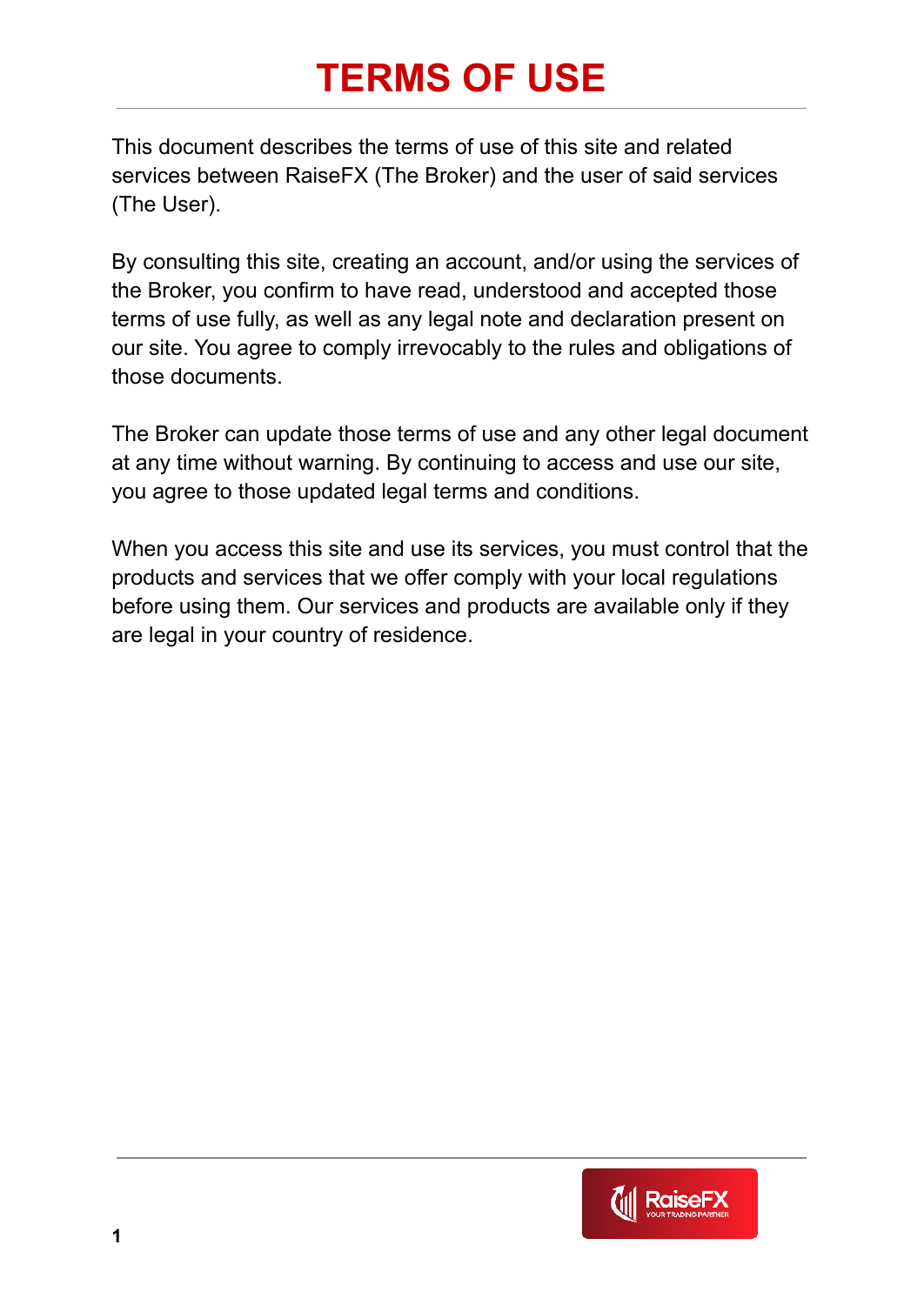# **TERMS OF USE**

## **1. INFORMATIONS ABOUT OUR SITE**

1.1. The information presented on our site is based on data supplied by available, recognized and reliable data sources. We also use third party content and research. However we have not verified nor controlled those informations. As such, we cannot guarantee that those informations are complete, accurate or reliable. You must use your own judgment and research before making any decision.

1.2. The Broker has done its best efforts to ensure the quality of the information and content on this site. Those information are likely to be updated at any time without warning, so as to provide the best support to independent trading decisions to the Users. The Broker does not guarantee the reliability of such information which is provided .

1.3. The Broker cannot be held liable for any loss or damage, direct or indirect, related to the content of the site, the availability of the site, the delay of data transmission, the failure to send or receive data, or any cause.

1.4. All the content on the site is presented only from the date of publication or the date shown. It can be rendered obsolete by external conditions.

1.5. In case of contradiction or inconsistency between the information on the site and the registers of the Broker, the information of the register prevail.

1.6 In any case, the Broker will not accept any responsibility for any damage or loss of any type related to the use of the information provided by the Broker on the site or through any communication.

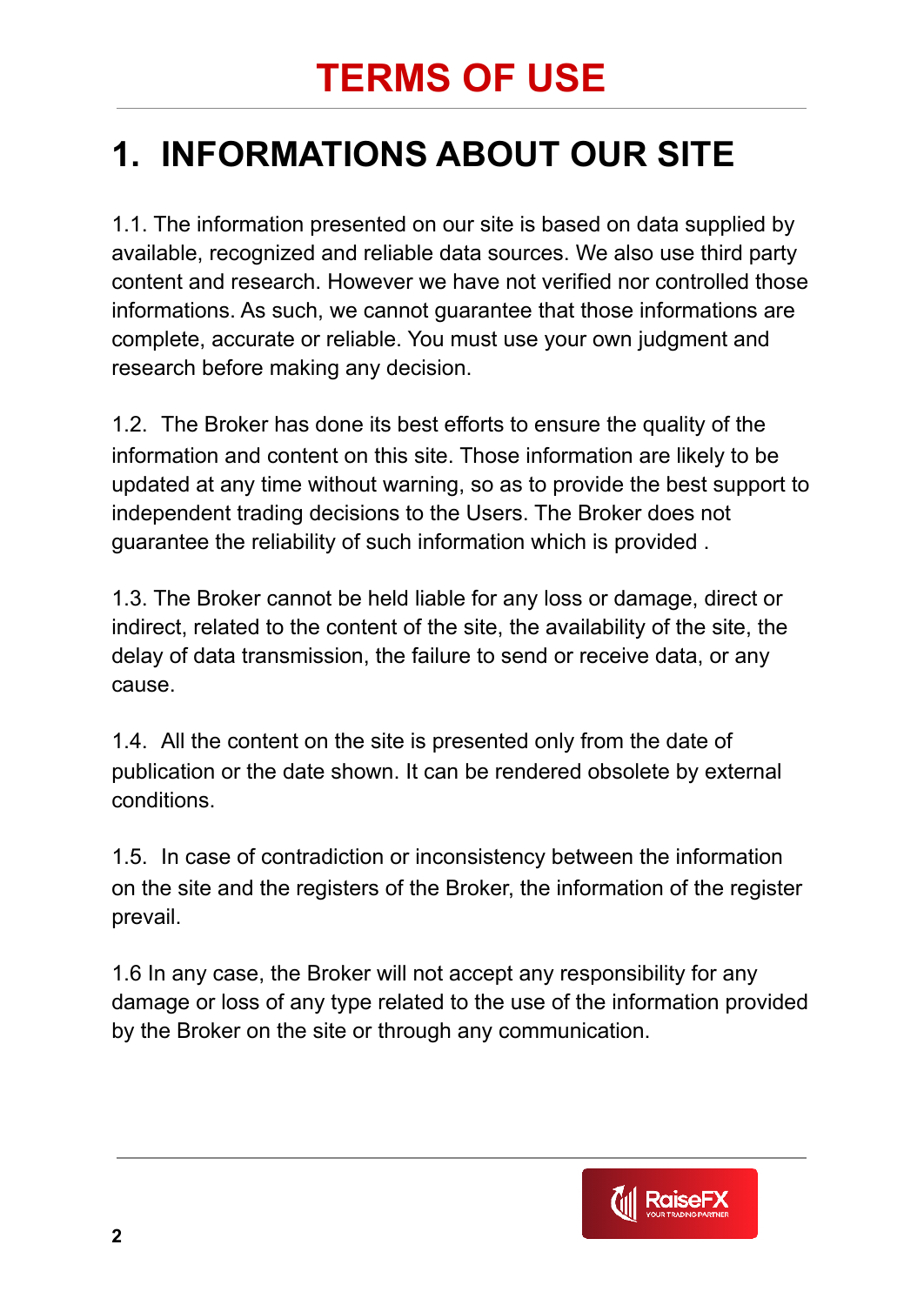## **2. COPYRIGHTS AND CONTENT PROTECTION**

2.1. Our site and any published information are protected by the international copyright regulation

2.2. By using this site the User commits to respect those laws. The user is not authorized to copy, modify, distribute or use the information provided for a commercial purpose, without the written agreement of the related owners of the content.

## **3. THIRD PARTY SOFTWARES**

Our site can offer third party software for download. Our site and/or the editor of those softwares are not responsible for any damage of any type related to the download or the use of any software presented on our site.

#### **4. USER AGREEMENTS**

Those terms of use complement the contract signed between the Broker and the Trader. Those terms do not modify or cancel any condition of the contract.

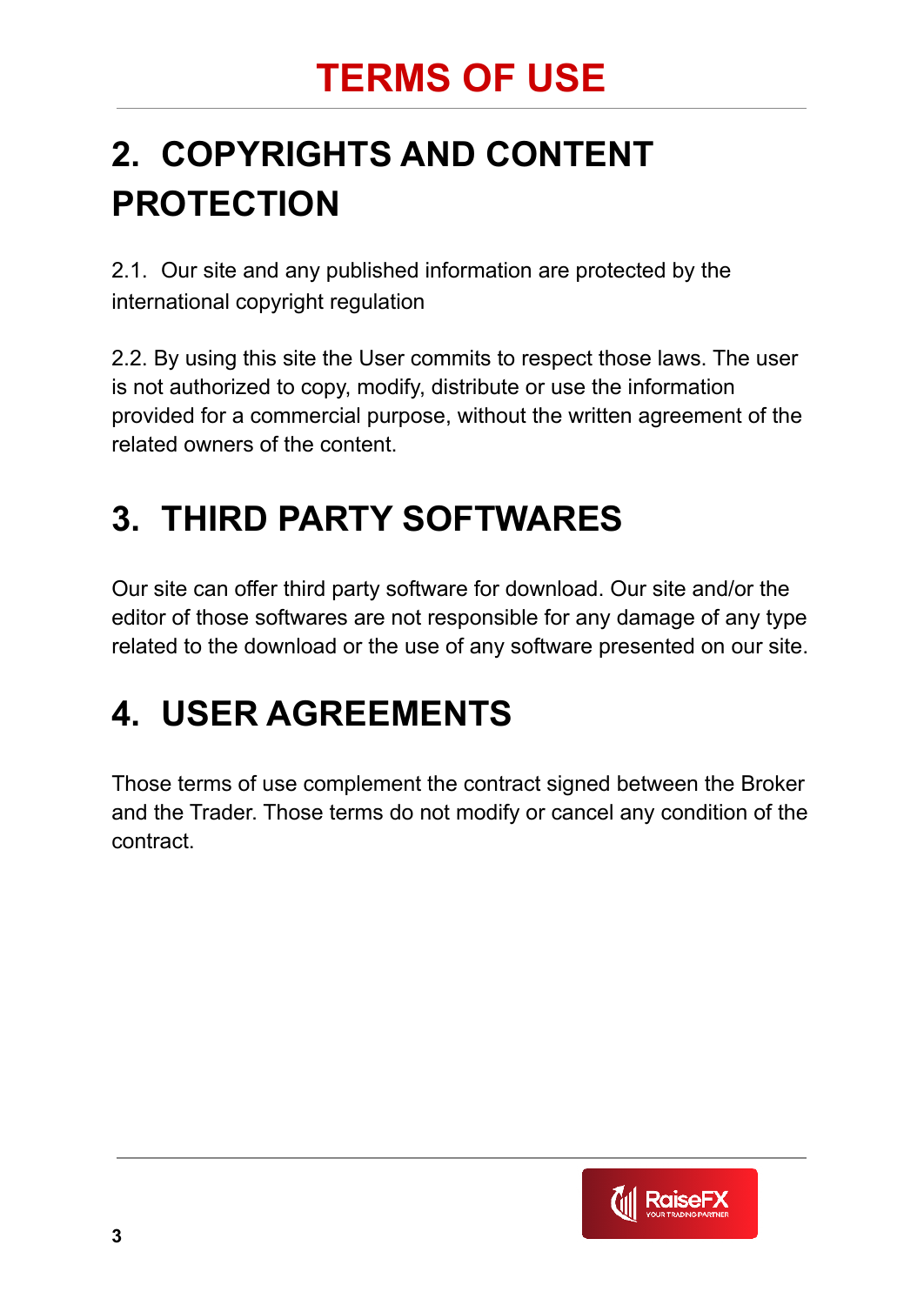## **5. USE OF EXTERNAL LINKS**

Our site can include links towards external websites. The Broker does not control the content or the accuracy of the information on those sites, nor endorse such sites. Any link provided is only for reference and the Broker excludes any responsibility with regards to the content or use of those websites.

## **6. LIMIT OF RESPONSIBILITY**

The Broker is not responsible for any damage, direct or indirect, that the user could experience. This includes but is not limited to profit losses and trading losses. The Broker cannot be held liable for the use of our site, the disruption of availability, the loss of data, latency, third party services or any other reason.

This limitation of responsibility is still valid even in the case where the Broker has been informed of the possibility ofsuch damages or losses.

The Broker is not responsible towards the User or any other person or entity for any loss or damage, for any cause. This includes issues with electronic or mecanical material, communication material (including phone, cable and internet), unauthorized access, viruses, stealing of material or data, human error, extreme climatic conditions, human ressources issues, accidents, fire damage, war, terrorism attacks, pandemia, riots, union actions, government intervention or any other cause.

## **7. BROKER COMPENSATION**

By using our site, you accept to compensate and protect the Broker as well as its partners against all complaints, losses, responsibilities and